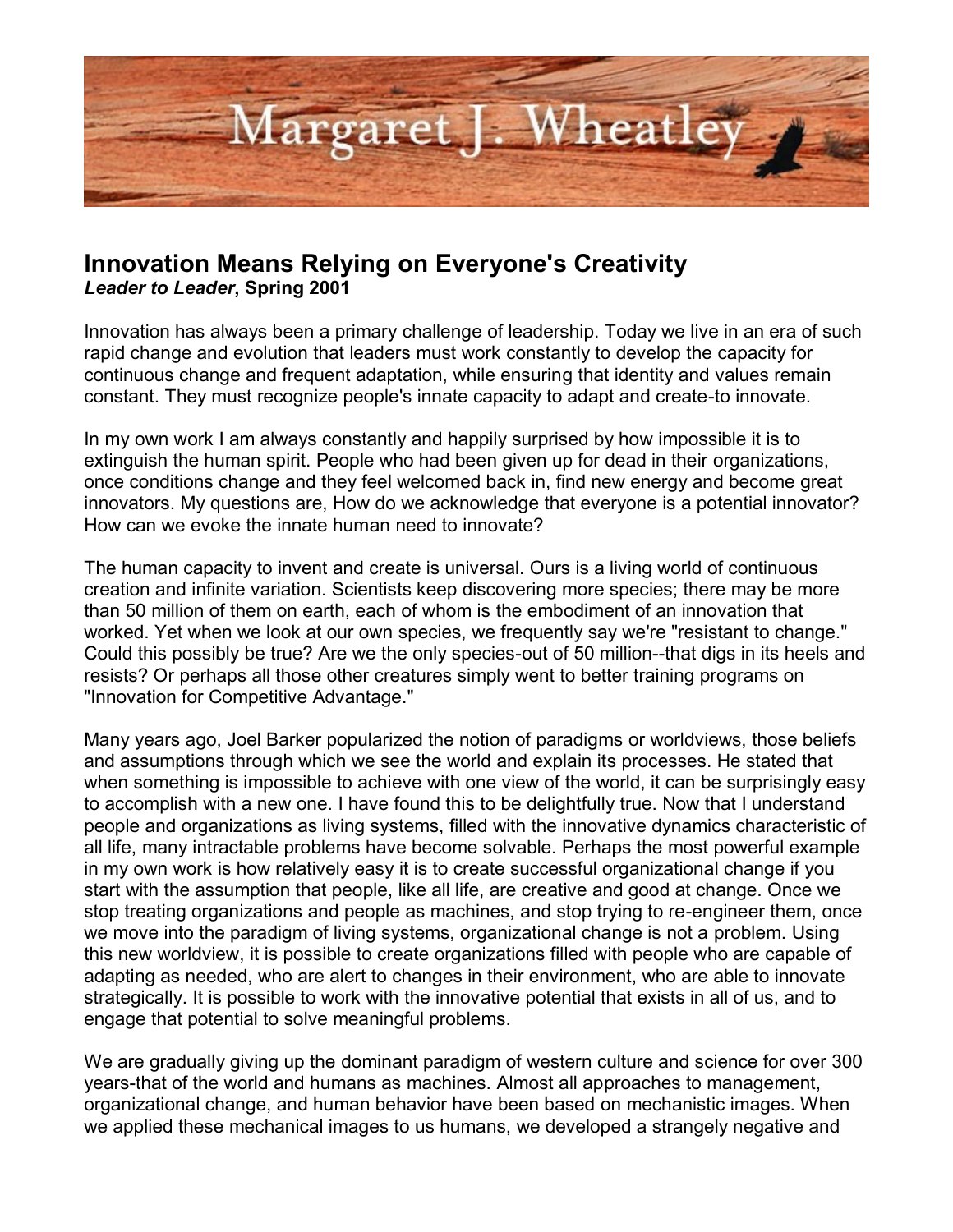unfamiliar view of ourselves. We viewed ourselves as passive, unemotional, fragmented, incapable of self-motivation, disinterested in meaningful questions or good work.

But the 21st century world of complex systems and turbulence is no place for disabling and dispiriting mechanistic thinking. We are confronted daily by events and outcomes that shock us and for which we have no answers. The complexity of modern systems cannot be understood by our old ways of separating problems, or scapegoating individuals, or rearranging the boxes on an org chart. In a complex system, it is impossible to find simple causes that explain our problems, or to know who to blame. A messy tangle of relationships has given rise to these unending crises. To understand this new world of continuous change and intimately connected systems, we need new ways of understanding. Fortunately, life and its living systems offer us great teachings on how to work with a world of continuous change and boundless creativity. And foremost among life's teachings is the recognition that humans possess the capabilities to deal with complexity and interconnection. Human creativity and commitment are our greatest resources.

For several years, I have been exploring the complexities of modern organizations through the lens of living systems. But rather than question whether organizations are living systems, I've become more confident about stating the following: the people working in the organization are alive, and they respond to the same needs and conditions as any other living system. I personally don't require any deeper level of clarity than this. But I'd also like to note that one of the gifts of understanding living systems is that it soon becomes evident that Life's processes apply both to individuals and systems. The dynamics of life are "scale-independent"-they are useful to explain what we see no matter how small or large the living system.

The new worldview of organizations as living systems rather than machines offers many principles for leadership. Each of these principles has affected my work in profound ways. Together they allow leaders to accomplish our greatest task -- to create the conditions where human ingenuity can flourish.

#### **Meaning engages our creativity**

Every change, every burst of creativity, begins with the identification of a problem or opportunity that somebody finds meaningful. As soon as people becomes interested in an issue, their creativity is instantly engaged. If we want people to be innovative, we must discover what is important to them, and we must engage them in meaningful issues. The simplest way to discover what's meaningful is to notice what people talk about and where they spend their energy.

In my own work with this principle, I've found that I can't learn this just by listening to managers' self-reports, or by taking the word of only a few people. I need to be working alongside a group or individual to learn who they are and what attracts their attention. As we work together and deepen our relationship, I can then discern what issues and behaviors make them sit up and take notice. As we work together, doing real work, meaning always becomes visible. For example, in meetings, what topics generate the most energy, positive or negative? What issues do people keep returning to? What stories do they tell over and over? I can't be outside the process, observing behaviors or collecting data in traditional ways. I've also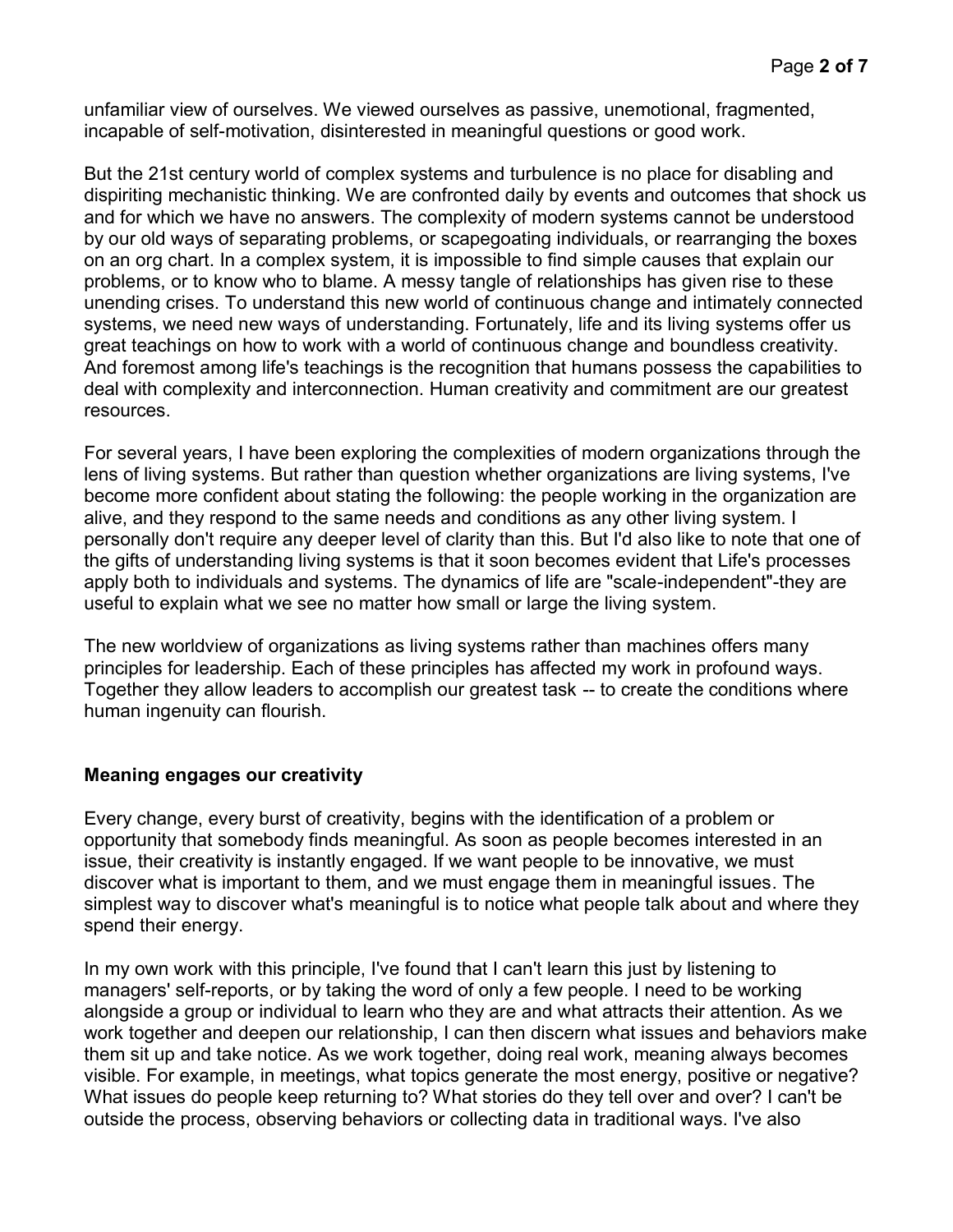learned that I notice a great deal more if I am curious rather than certain.

In any group, I know that I will always hear multiple and diverging interpretations. Because I expect this, I now put ideas, proposals, and issues on the table as experiments to see what's meaningful to people rather than as recommendations for what should be meaningful to them. One of my favorite examples of how easily we can be surprised by what others find meaningful occurred among healthcare professionals who were trying to convince parents of young children to use seatbelts. But these parents were from a traditional, non-Western culture. They did not see the act of securing their child to a seat as protective of the child. They saw it as invoking the wrath of God. Strapping in a child was an invitation to God to cause a car accident.

I've learned how critical it is to stay open to the different reactions I get, rather than instantly categorizing people as resistors or allies. This is not easy--I have to constantly let go of my assumptions and stereotypes. But when I listen actively for diversity rather than agreement, it's fascinating to notice how many interpretations the different members of a group can give to the same event. I am both astonished and confident that no two people see the world exactly the same.

## **Depend on Diversity**

Life relies on diversity to give it the possibility of adapting to changing conditions. If a system becomes too homogenous, it becomes vulnerable to environmental shifts. If one form is dominant, and that form no longer works in the new environment, the entire system is at risk. Where there is true diversity in an organization, innovative solutions are being created all the time, just because different people do things differently. When the environment changes and demands a new solution, we can count on the fact that somebody has already invented or is already practicing that new solution. Almost always, in a diverse organization, the solution the organization needs is already being practiced somewhere in that system. If, as leaders, we fail to encourage unique and diverse ways of doing things, we destroy the entire system's capacity to adapt. We need people experimenting with many different ways, just in case. And when the environment then demands a change, we need to look deep inside our organizations to find those solutions that have already been prepared for us by our colleagues.

There is another reason why diversity lies at the heart of an organization's ability to innovate and adapt. Our organizations and societies are now so complex, filled with so many intertwining and diverging interests, personalities, and issues, that nobody can confidently represent anybody else's point of view. Our markets and our organizations behave as "units of one." What this means is that nobody sees the world exactly the same as we do. No matter how hard we try to be understanding of differences, there is no possibility that we can adequately represent anybody else. But there is a simple solution to this dilemma. We can ask people for their unique perspective. We can invite them in to share the world as they see it. We can listen for the differences. And we can trust that together we can create a rich mosaic from all our unique perspectives.

#### **Involve everybody who cares**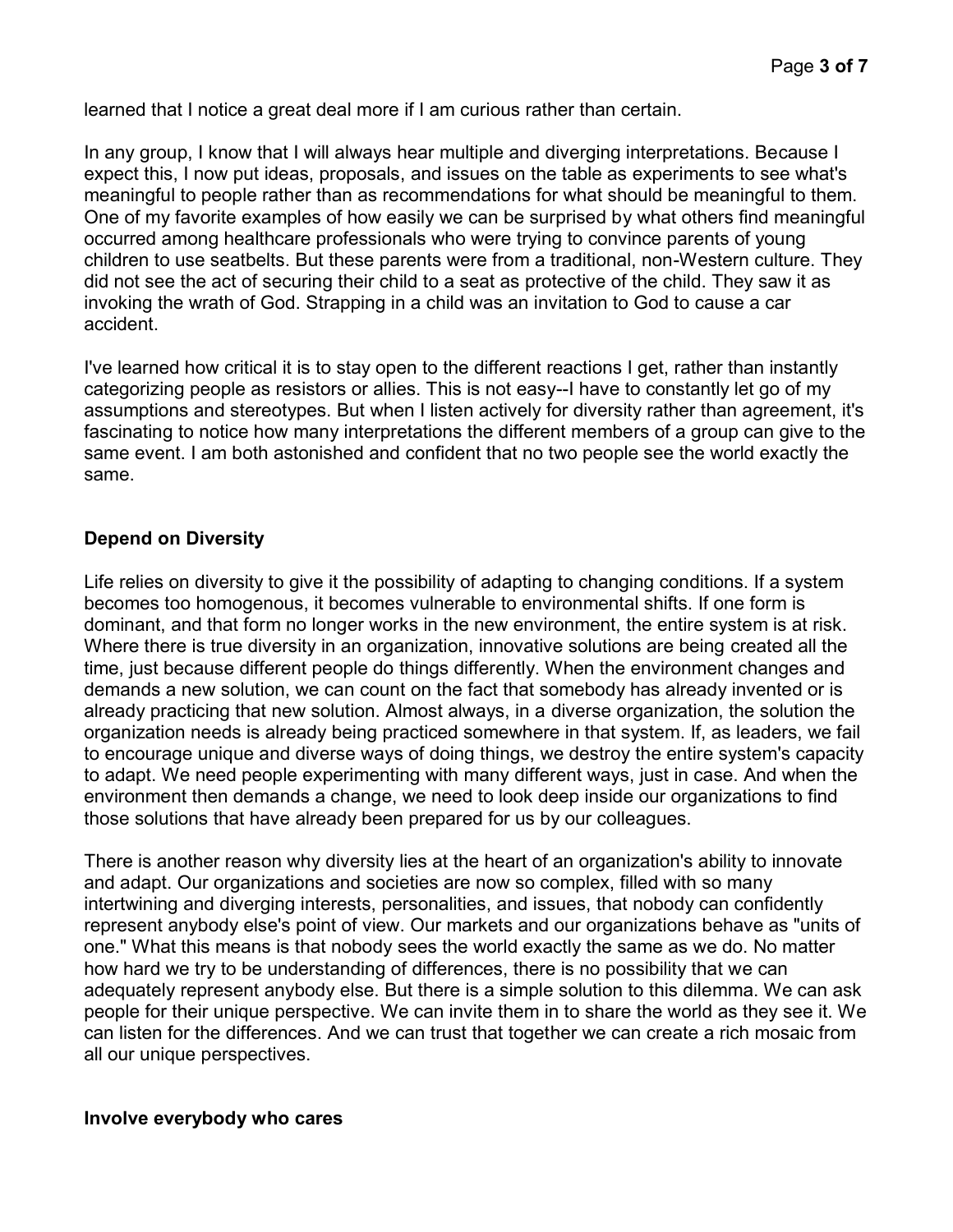Working with many kinds of organizations over the past several years, I've learned the hard way that building participation is not optional. As leaders, we have no choice but to figure out how to invite in everybody who is going to be affected by change. Those that we fail to invite into the creation process will surely and always show up as resistors and saboteurs. But I haven't become insistent on broad-based participation just to avoid resistance, or to get people to support my efforts. I've learned that I'm not smart enough to design anything for the whole system. None of us these days can know what will work inside the dense networks we call organizations. We can't see what's meaningful to people, or even understand how they get their work done. We have no option but to ask them into the design process.

I know from experience that most people are very intelligent-they have figured out how to make things work when it seemed impossible, they have invented ways to get around roadblocks and dumb policies, they have created their own networks to support them and help them learn. But rarely is this visible to the organization until and unless we invite people in to participate in solution-creation processes. The complexity and density of organizations require that we engage the whole system so we can harvest the invisible intelligence that exists throughout the organization.

Fortunately, during the past ten years there has been pioneering work (by Marvin Weisbord and Sandra Janoff, Robert Jacobson, Kathy Dannemiller, and many others) on how to engage large numbers of people in designing innovations and changing themselves. Yet even in the presence of strong evidence for how well these processes work, most leaders till hesitate to venture down the participation path. Leaders have had so many bad experiences with participation that describing it as "not optional" seems like a death sentence. But we have to accept two simple truths: we can't force anybody to change. And no two people see the world the same way. We can only engage people in the change process from the beginning and see what's possible. If the issue is meaningful to them, they will become enthusiastic and bright advocates. If we want people's intelligence and support, we must welcome them as cocreators. People only support what they create.

### **Diversity is the path to unity**

All change begins with a change in meaning. Yet we each see the world differently. Is it possible to develop a sense of shared meaning without denying our diversity? Are there ways that organizations can developed a shared sense of what's significant without forcing people to accept someone else's viewpoint?

There is a powerful paradox at work here. If we are willing to listen eagerly for diverse interpretations, we discover that our differing perceptions somehow originate from a unifying center. As we become aware of this unity in diversity, it changes our relationships for the better. We recognize that through our diversity we share a dream, or we share a sense of injustice. Then, magical things happen to our relationships. We open to each other as colleagues. Past hurts and negative histories get left behind. People step forward to work together. We don't hang back, we don't withdraw, we don't wait to be enticed. We actively seek each other out because the problem is important. The meaningfulness of the issue sounds louder than past grievances or difficulties. As we discover something whose importance we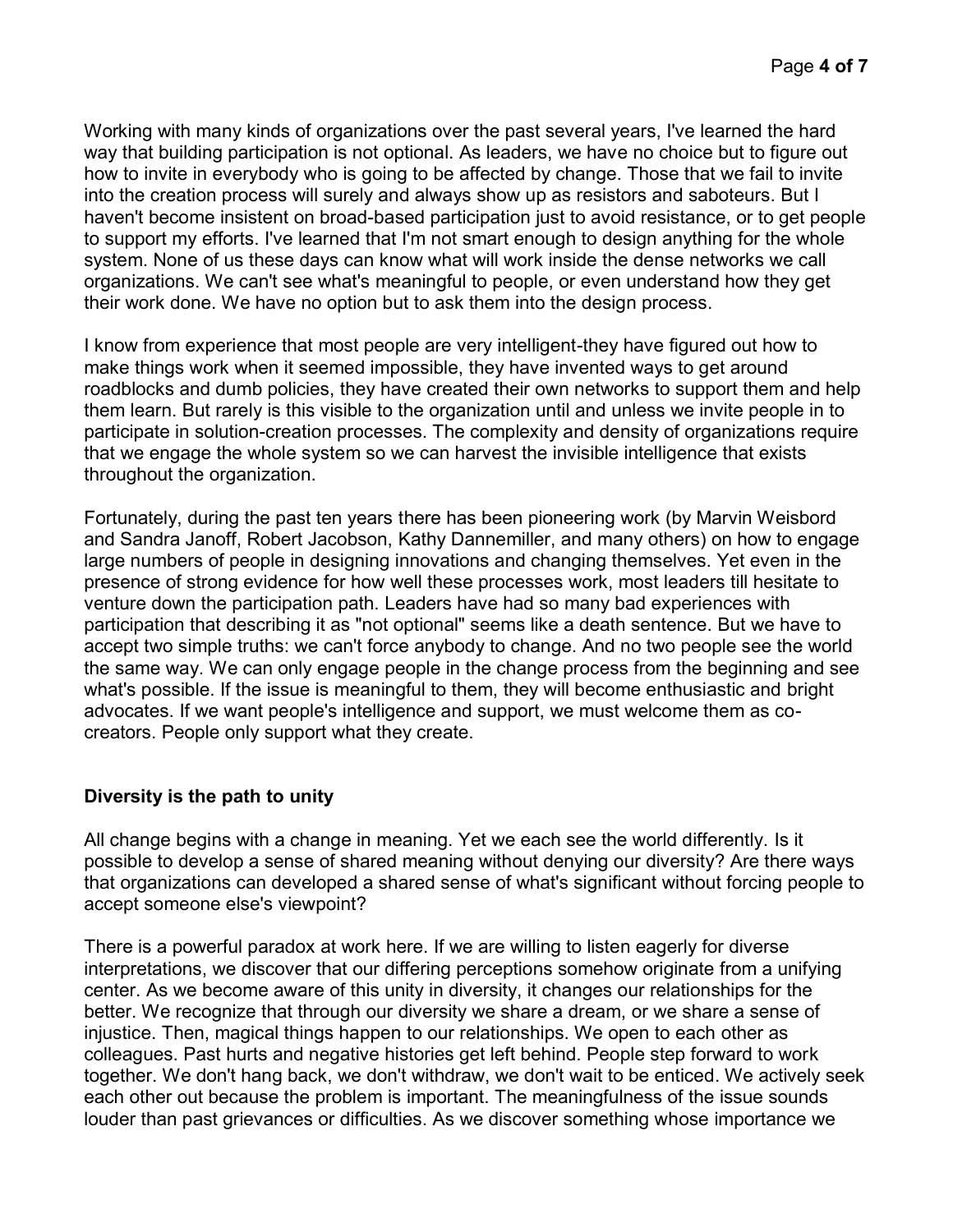share, we want to work together, no matter our differences.

I've been humbled to see how a group can come together as it recognizes its mutual interests. Working together becomes possible because they have discovered a shared meaning for the work that is strong enough to embrace them all. Held together in this rich center of meaning, people let go of many interpersonal difficulties, and work around traditional hindrances. They know they need each other. They are willing to struggle with relationships and figure out how to make them work because they realize this is the only path to achieving their aspirations.

#### **People will always surprise us**

Perhaps because of the study of human psychology, perhaps because we're just too busy to get to know each other, we have become a society that labels people in greater and greater detail. We know each other's personality types, leadership styles, syndromes, and neurotic behaviors. We are quick to assign people to a typology and then dismiss them, as if we really knew who they were. If we're trying to get something done in our organization, and things start going badly, we hunt for scapegoats to explain why it's not working. We notice only those who impede our good plans--all those "resistors," those stubborn and scared colleagues who cling to the past. We label ourselves also, but more generously, as "early adopters" or "cultural creatives."

I was recently given a T-shirt with a wonderful motto on the back: "You can't hate someone whose story you know." But these days, in our crazed haste, we don't have time to get to know each others' stories, to be curious about who a person is, or why she or he is behaving a particular way. Listening to colleagues-their diverse interpretations, their stories, what they find meaningful in their work -- always transforms our relationships. The act of listening to each other always brings us closer. We may not like them or approve of their behavior, but if we listen, we move past the labels. Our "enemy" category shrinks in population. We notice another human being who has a reason for certain actions, who is trying to make some small contribution to our organization or community. The stereotypes that have divided us melt away and we discover that we want to work together. We realize that only by joining together will we be able to create the change we both want to see in the world.

#### **Rely on Human Goodness**

I know that the only path to creating more innovative workplaces and communities is to depend on one another. We cannot cope, much less create, in this increasingly fast and turbulent world without each other. If we try and do it alone, we will fail.

There is no substitute for human creativity, human caring, human will. We can be incredibly resourceful, imaginative, and open-hearted. We can do the impossible, learn and change quickly, and extend instant compassion to those who are suffering. And we use these creative and compassionate behaviors frequently. If you look at your daily life, how often do you figure out an answer to a problem, or find a slightly better way of doing something, or extend yourself to someone in need? Very few people go through their days as robots, doing only repetitive tasks, never noticing that anybody else is nearby. Take a moment to look around at your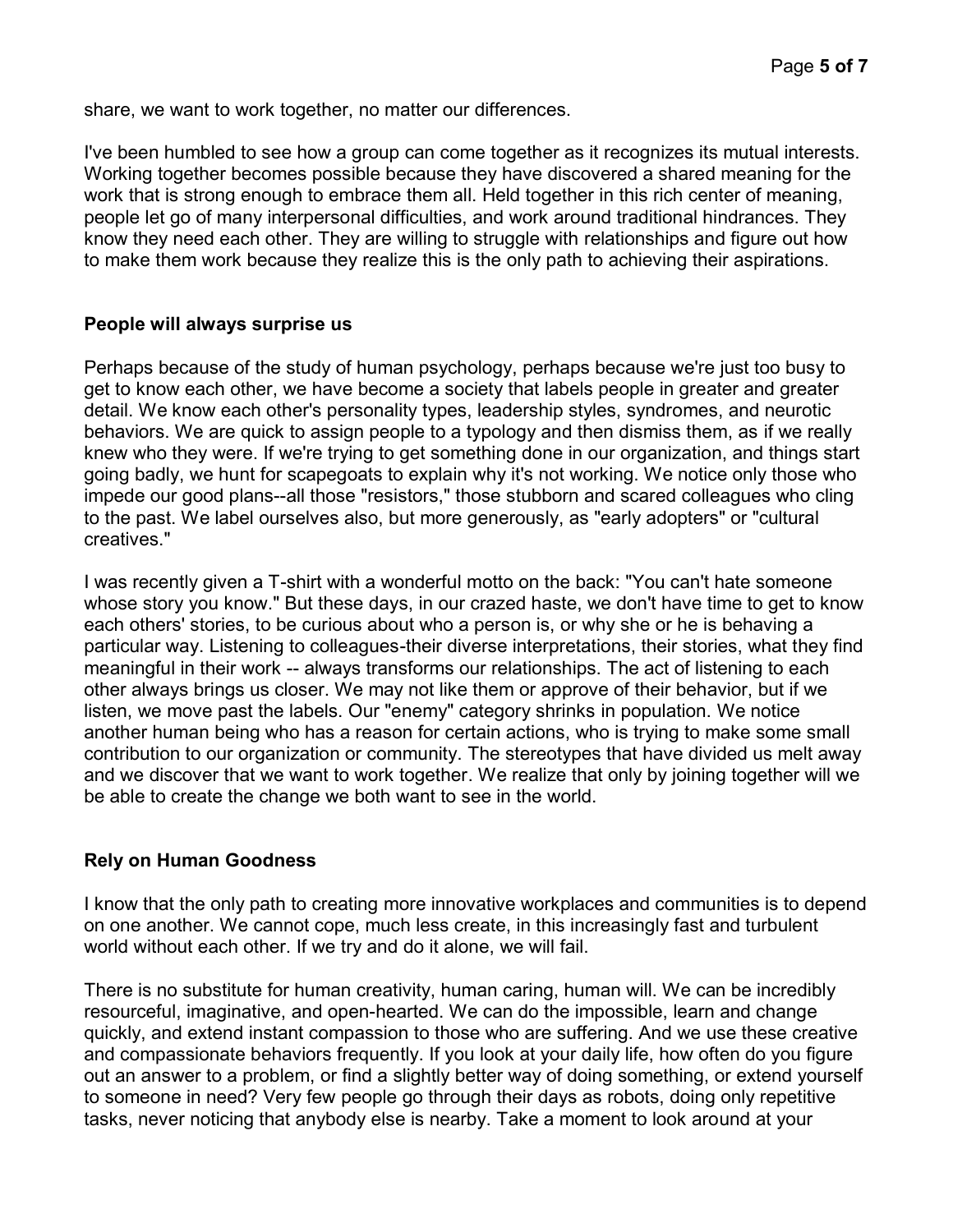colleagues and neighbors, and you'll see the same behaviors --people trying to be useful, trying to make some small contribution, trying to help someone else.

We have forgotten what we're capable of, and we let our worst natures rise to the surface. We got into this sorry state partly because, for too long, we've been treating people as machines. We've force people into tiny boxes, called roles and job descriptions. We've told people what to do and how they should behave. We've told them they weren't creative, couldn't contribute, couldn't think.

After so many years of being bossed around, of working within confining roles, of unending reorganization, reengineering, down-sizing, mergers and power plays, most people are exhausted, cynical, and focused only on self-protection. Who wouldn't be? But it's important to remember that we created these negative and demoralized people. We created them by discounting and denying our best human capacities.

But people are still willing to come back; they still want to work side by side with us to find solutions, develop innovations, make a difference in the world. We just need to invite them back. We do this by using simple processes that bring us together to talk to one another, listen to one another's stories, reflect together on what we're learning as we do our work. We do this by developing relationships of trust, where we do what we say, where we speak truthfully, where we refuse to act from petty self-interest. These processes and relationships have already been developed by many courageous companies, leaders, and facilitators. Many pioneers have created processes and organizations that depend on human capacity and know how to evoke our very best.

In my experience, people everywhere want to work together, because daily they are overwhelmed by problems that they can't solve alone. People want to help. People want to contribute. Everyone wants to feel creative and hopeful again.

As leaders, as neighbors, as colleagues, it is time to turn to one another, to engage in the intentional search for human goodness. In our meetings and deliberations, we can reach out and invite in those we have excluded. We can recognize that no one person or leader has the answer, that we need everybody's creativity to find our way through this strange new world. We can act from the certainty that most people want to care about others, and invite them to step forward with their compassion. We can realize that "You can't hate someone whose story you know."

We are our only hope for creating a future worth working for. We can't go it alone, we can't get there without each other, and we can't create it without relying anew on our fundamental and precious human goodness.



ABOUT MARGARET (MEG) WHEATLEY, Ed.D.